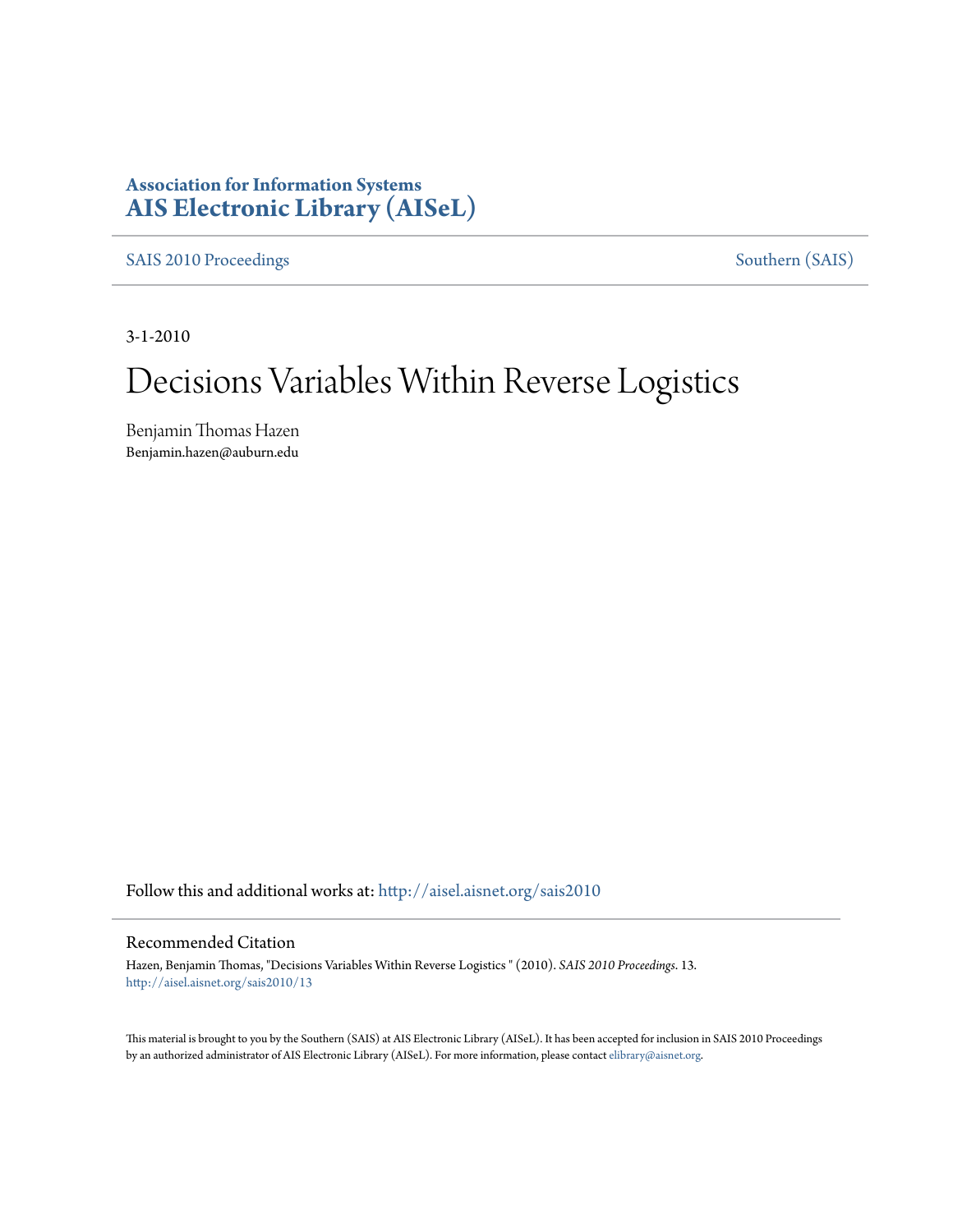# **DECISION VARIABLES WITHIN REVERSE LOGISTICS**

# **Benjamin Thomas Hazen** Auburn University Benjamin.hazen@auburn.edu

#### **ABSTRACT**

This paper addresses a gap in the Lambert model of supply chain management through refining the link between the returns management process and the overall strategy of a supply chain firm by addressing the decision as to which reverse logistics activity to pursue. Current literature is sparse in this area and existing decision support systems (DSS) do not specifically address this problem. In order to determine what variables should be considered in such a DSS, recent DSS and simulation literature that addresses decision making within reverse logistics was reviewed. The author compiled a listing of 60 different variables spanning six broad categories, which identify areas for further research, gives researchers a comprehensive listing of variables to consider, and that can be analyzed in further studies to create a disposition decision framework and corresponding DSS.

The views expressed in this article are those of the author and do not reflect the official policy or position of the United States Air Force, Department of Defense, or the U.S. Government.

#### **Keywords**

Reverse logistics, decision support system, simulation, variable, remanufacturing, closed loop supply chain

#### **INTRODUCTION**

Reverse logistics (RL) is a multi-billion dollar business in the United States (Stock, Speh, & Shear, 2002). Accordingly, the decisions made within this area can significantly affect a firm's bottom line. In order to assist industry decision makers and academics alike, researchers continue to create decision support systems (DSS) and simulations in order to quantitatively measure the implications of the rather unstructured decisions presented by reverse logistics. The goal of such research is to create standardized, optimized, programmed decisions in areas that have received little attention until recent years. One such decision involves how to recover the greatest amount of value from a returned product. This decision explores which disposition option will generate the most value for the firm, given its environment and circumstances. Research suggests that end-of-life product disposition can take four forms: a product can be reused, upgraded (remanufactured, refurbished), recycled, or disposed of (Prahinski & Kocabasoglu, 2006; Rogers, Lambert, Croxton, & Garcia-Dastugue, 2002; Staikos & Rahimifard, 2007).

The disposition decision is significant and has the opportunity to generate (or cede) sizeable profits. It is estimated that companies spend over \$35 billion on reverse logistics activities in the United States each year (Pogorelec, 2000). Accordingly, initiating a disposition option without understanding the potential pitfalls and second-order ramifications can be detrimental. For example, supply chain capacities must be evaluated and market analysis must be completed to determine if the activity is not only profitable, but feasible. However, making an informed disposition decision can create competitive advantage through differentiation, thus maximizing profits.

The Lambert model of supply chain management conceptually integrates many business processes across the supply chain (Croxton, Garcia-Dastugue, Lambert, & Rogers, 2001; Lambert, Cooper, & Pagh, 1998). At the center of the model is the manufacturing organization, which is dissected into six basic departments found within such a firm: logistics, purchasing, production, research and development, finance, and marketing and sales. Products flow from initial suppliers, through the manufacturer, and then to the end user. The processes that are managed throughout this entire supply chain are: customer relationship management, supplier relationship management, customer service management, demand management, order fulfillment, manufacturing flow management, product development and commercialization, and returns management. Research which ties the returns management process into the strategic objectives of the supply chain is limited. Although some research investigates strategic and operational considerations for pursuing returns management activities (Rogers et al., 2002), the actual framework outlining these considerations has not been comprehensively investigated. Furthermore, decision frameworks in the literature are sparse and the factors considered vary considerably (Carter & Ellram, 1998; Dowlatshahi, 2005; Jayaraman & Yadong, 2007; Mollenkopf, Russo, & Frankel, 2007; Rogers et al., 2002; Skinner, Bryant,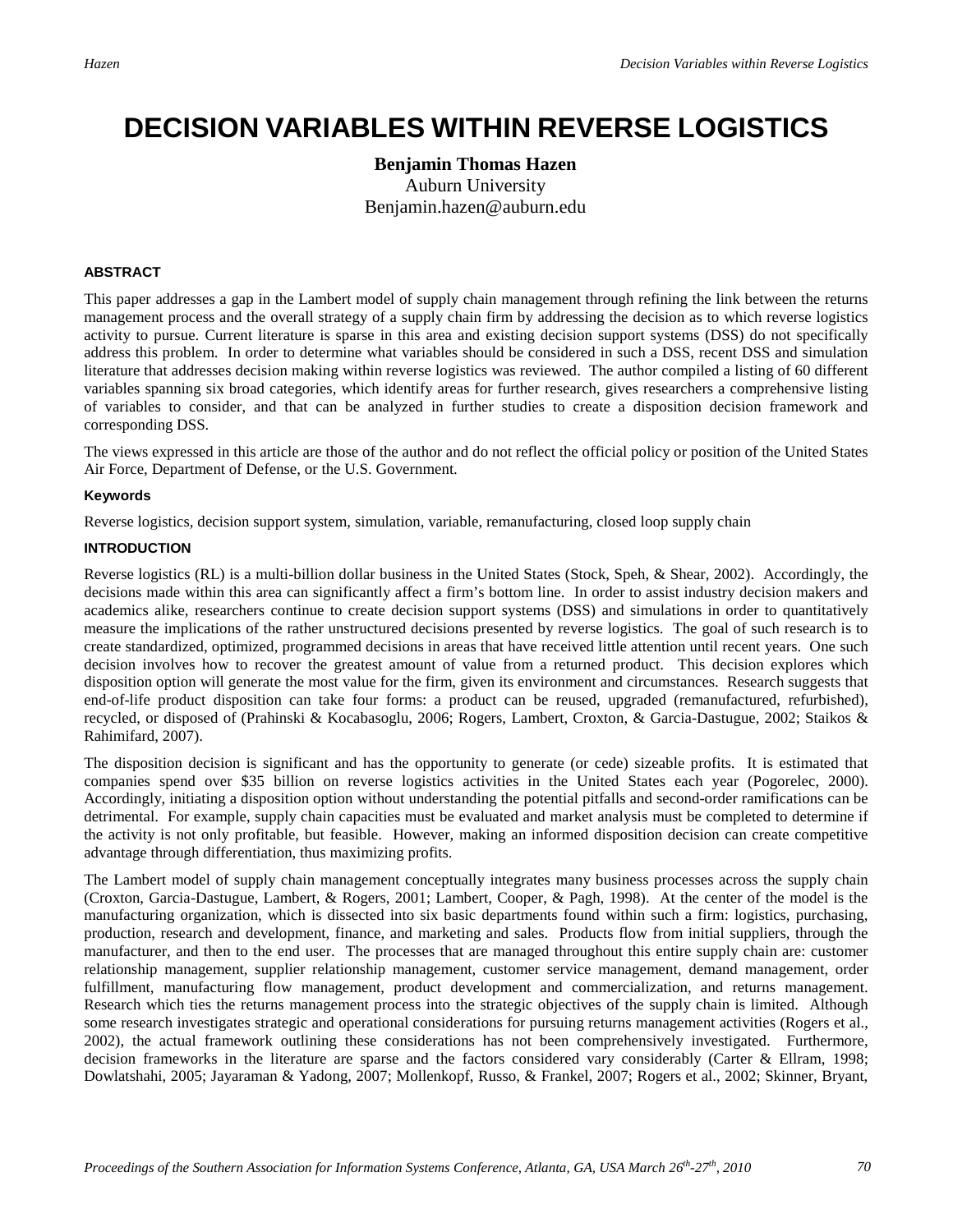& Richey, 2008; Tan & Kumar, 2006). Research is needed in this area to determine what factors must be evaluated from a strategic perspective when deciding whether or not to pursue a certain reverse logistics process.

The author did not find any DSS which specifically addresses support of the disposition decision at the strategic level. Such a DSS would be valuable to practitioners as it would provide a working tool that would aid in making this important decision. Academics would benefit from a strategic DSS as it would undoubtedly lead to further exploration of the variables and processes involved. However, before assimilating the strategic-level considerations into a framework and then creating a DSS in accordance with the framework, the operational variables which affect reverse logistics decisions must be evaluated in order to better understand the underlying factors involved. Finding and analyzing these variables will facilitate further research and lay the foundation for building a strategic framework.

This review investigates DSS and simulation literature as it applies to the product disposition decision within RL. The purpose of this review is to identify and assimilate the decision variables considered in the contemporary literature in order to create better understanding of the factors that affect the decision while identifying areas for future research. The output quality of any decision tool is a function of both its inputs and the methodology and accuracy of calculation. The published research in the emerging field of reverse logistics includes sound simulation and decision support methodologies and techniques. Correspondingly, the precision of these models require use of limited assumptions yet several variables. Inadvertently omitting any pertinent variable or holding incorrect assumptions (because of limited research within that assumption) can adversely affect the accuracy of such models, which may lead to inaccurate decisions. The outcome of this review identifies all variables considered within the scope of the literature. This provides future researchers a checklist of variables while highlighting assumptions that may deserve additional consideration. This also provides a platform for recognizing the absence or underutilization of variables that may require further investigation. Finally, this will provide insight into what variables should be included in a strategic disposition framework and, subsequently, a strategic DSS to facilitate disposition decisions.

### **METHODOLOGY AND SCOPE**

The scope of this review was limited to articles that design, develop, test, or otherwise utilize a DSS or simulation in regard to facilitating a decision within reverse logistics. The literature from the top eight journals in Supply Chain Management, Management Information Systems, and Operations Management, as identified by Gibson and Hanna (2003), Rainer and Miller (2005), and Gorman and Kanet (2005) was first considered. The author originally began to review the top five in each discipline, but in order to incorporate the journals most applicable to the topic, the top eight in each field were included. In rank order by discipline, these journals are noted in Table 1, below:

| <b>Supply Chain Management</b>    | <b>Management Information Systems</b> | <b>Operations Management</b>         |  |
|-----------------------------------|---------------------------------------|--------------------------------------|--|
| Journal of Business Logistics     | <b>MIS</b> Quarterly                  | <b>Transportation Science</b>        |  |
| <b>Harvard Business Review</b>    | Communications of the ACM             | Mathematics of Operations Research   |  |
| Supply Chain Mgt Review           | <b>Information Systems Research</b>   | <b>Operations Research</b>           |  |
| <b>Transportation Journal</b>     | Mgt Science                           | Manufacturing/Service Operations Mgt |  |
| Intl Journal of Logistics Mgt     | Journal of Mgt Information Systems    | <b>Mgt Science</b>                   |  |
| Traffic World                     | <b>Harvard Business Review</b>        | <b>IIE</b> Transactions              |  |
| Intl Journal of Phys Dist/Log Mgt | <b>Decision Sciences</b>              | Production and Operations Mgt        |  |
| Journal of Supply Chain Mgt       | <b>Decision Support Systems</b>       | Journal of Scheduling                |  |

#### **Table 1: Top Journals by Field**

The top eight journals in each of these three fields yielded a total of 22 journals because of the interdisciplinary nature of both Management Science and Harvard Business Review. Logistics research spans a multitude of disciplines (Stock, 1997). However, the three selected disciplines encompass the vast majority of literature on the specific topic of disposition decision making in reverse logistics and are therefore thought to appropriately limit the scope of the search. Although searching only the top journals in a field may not render exhaustive results (Webster & Watson, 2002) a comprehensive interdisciplinary analysis of this nature requires a limited scope in the preliminary search of literature. Furthermore, this listing served more as a beginning reference than as a definitive boundary. Investigation into the literature revealed additional journal titles that pertain to this topic and were subsequently explored. These additional journals are discussed later in this section.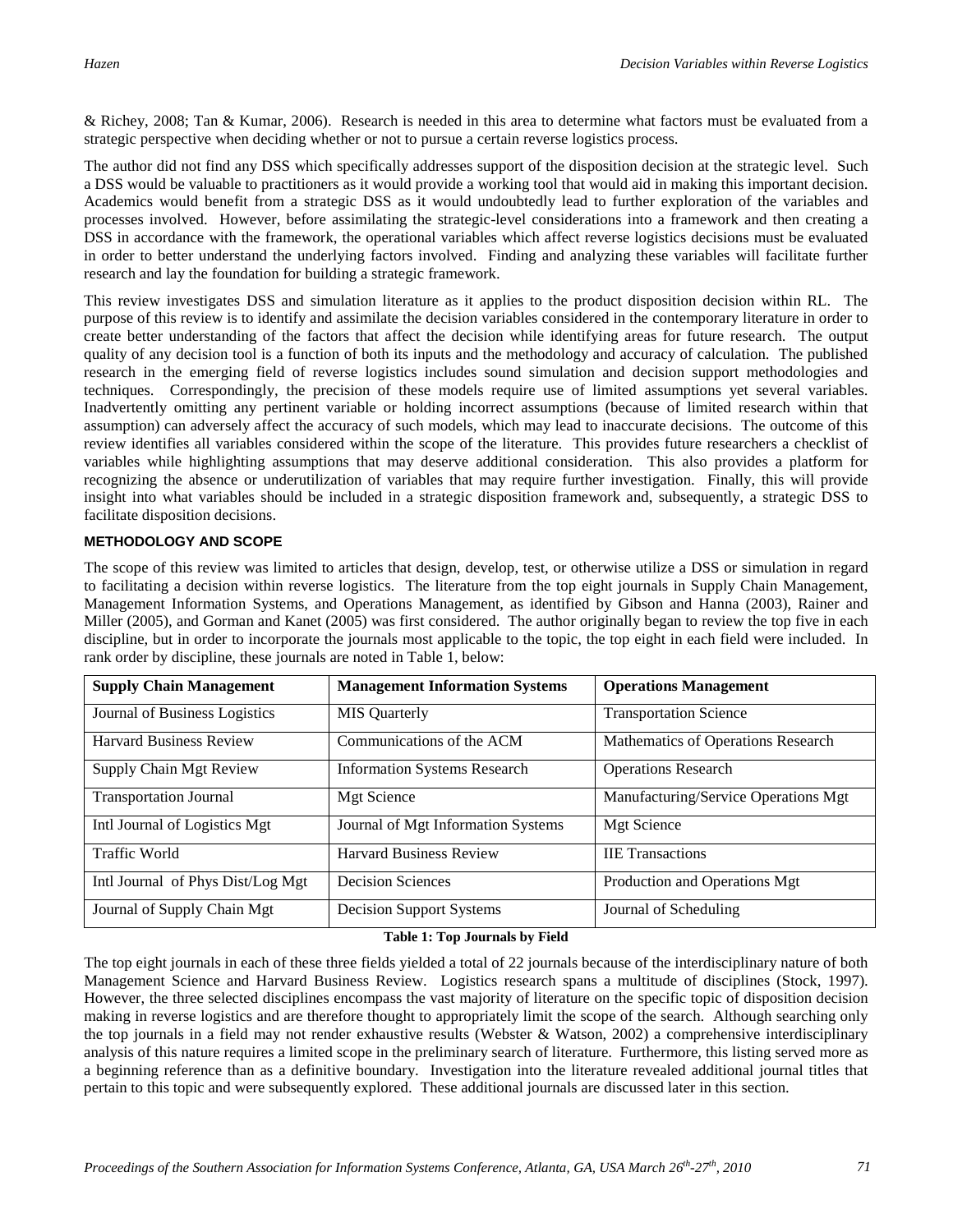This review examined all applicable literature from 2000 through 2008. In their review of reverse logistics literature, Carter and Ellram (1998) propose that the first truly academic work (as opposed to practitioner-based work) in the field was not published until the early 1990s (Kopicki, Berg, Legg, Dasappa, & Maggioni, 1993; Stock, 1992). Their review also notes that the majority of literature throughout the 1990s was exploratory in nature, offering little theoretical grounding or quantitative study. Accordingly, the vast majority of quantitative reverse logistics literature is published after the year 2000, thus presenting a logical limit to the scope of this review. Furthermore, the author's objective was to determine which variables are currently being utilized in the literature. This dictated that the review reach back far enough to provide an appropriate number of articles, but not so far as to lose contemporary relevance. The year 2008 was chosen as an upper limit so as to facilitate a comprehensive search of a selected period, thus limiting the possibility of accidently omitting newly published literature within the stated scope of the review.

Each selected journal was searched via electronic database for the time period between January 1, 2000 and December 31, 2008. Broad keyword searches specific to each genre of journal reduced the risk of overlooking an article that meets the criteria. Keyword searches were tailored to each genre of journal in order to maximize effectiveness. For example, searching MIS literature for "logistics" helped to generate relevant results. Conversely, searching SCM literature for such a broadlyused term in the field produced thousands of hits. The keywords used for searching Supply Chain Management journals were: closed loop supply chain, end of life, return, disposition, reverse logistic, decision, model, simulation. The keywords used for searching Management Information Systems articles were: supply chain, logistic, decision, model, simulation. The keywords used for searching Operations Management journals were: reverse logistic, closed loop supply chain, return, decision, model, simulation. The initial keywords used for each genre of journal were broad in scope. The additional keywords were included after reviewing relevant keywords noted in the articles that were discovered using the broad terms. Of the many articles yielded in the search, titles, abstracts, and introductions were reviewed to find any literature that may build a DSS or simulation within reverse logistics. Articles not available in electronic format were requested through the university library. This process yielded  $63$  results – of which, the author was able to thoroughly read and make a final determination regarding adherence to established criteria of utilizing a DSS or simulation within reverse logistics for the purpose of decision making. Furthermore, rudimentary citation analysis directed the author toward other journals which, although not within the original scope, were deemed to be highly applicable to this review.

Much of the literature in this area seems to be in the Operations Management field, which prompted further exploration into more of these top journals. These journals are: Journal of Operations Management, International Journal of Production Economics, International Journal of Production Research, and Naval Research Logistics. In addition, the preliminary search in the Management Information Systems literature did not contribute many results. Therefore, the author searched the digital library within the Association for Computing Machinery portal in search of other relevant journal titles or conference proceedings within MIS. The same search procedure was performed on the additional journals and conference papers, which yielded a total of 15 additional articles. In sum, 79 articles were found, but only 45 articles met the specific criteria and were reviewed. The other 34 articles were dismissed because of various reasons, such as not being specific to reverse logistics, being qualitative in nature, not actually utilizing a DSS or simulation, or otherwise not being within the scope of this review. Because of the space limitations, a listing of all 45 articles used is not included in this manuscript. However, the reference list can be obtained from the author by request.

This paper serves to assimilate the work of each individual author in regard to searching for relevant decision variables. This documentation of variables will be available for use in future analyses while also identifying variables that may be underutilized, omitted entirely, or requiring further research in order to include. The author investigated model explanations, discussion of variables, parameters, assumptions, and other applicable areas of the selected literature to extract and tabulate all variables that are considered in the respective article.

#### **Limitations**

This review includes only articles that develop, test, or otherwise utilize a DSS or simulation within reverse logistics for the purpose of facilitating a disposition decision or optimizing the disposition process. Although most reverse logistics articles include discussion of pertinent decision variables and considerations, unless the author creates a functional DSS or simulation, such articles are not considered. In short, quantitative articles were reviewed in lieu of qualitative or conceptual work because this author's goal is to discover what variables are actually being used in quantitative research. Further, articles which meet the criteria of this review may have been missed in the initial keyword search. Of the articles discovered, some variables may have been overlooked or inadvertently omitted by the author in the review of the article and transcription and coding of the variables. The author assumes that all variables used in the respective research article are documented within the article. However, the sufficient number of articles and the large number of variables suggest that the limitations presented by this review do not affect its usefulness.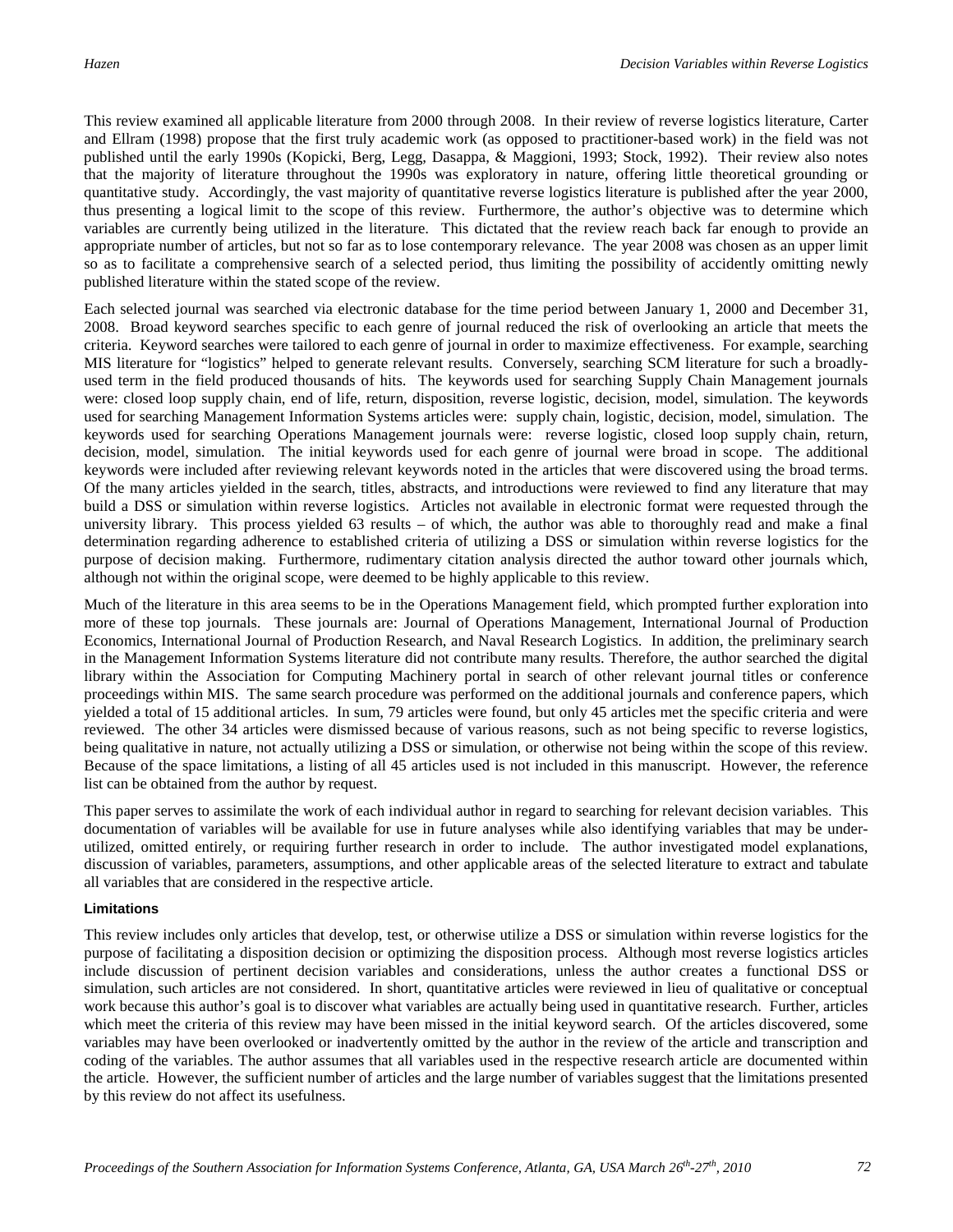# **FINDINGS**

A total of 60 variables are found within the literature. For ease of assimilation and to facilitate usefulness, the variables are listed in Table 1, in order of most utilized (top left) to least utilized (bottom right).

| <b>Variable</b>                  | <b>Times Used</b> | Ratio  | <b>Variable</b>                        | <b>Times Used</b> | <b>Ratio</b> |
|----------------------------------|-------------------|--------|----------------------------------------|-------------------|--------------|
| <b>Customer Demand</b>           | 34                | 75.56% | New Item Inventory Level               | 6                 | 13.33%       |
| Product Return Volume/Rate       | 28                | 62.22% | Delays                                 | 6                 | 13.33%       |
| <b>Remanufacturing Costs</b>     | 28                | 62.22% | Recycling Costs                        | $\overline{5}$    | 11.11%       |
| Cost of Acquiring Returned       |                   |        |                                        |                   |              |
| Product                          | 27                | 60.00% | Demand for Remanufactured Part         | 4                 | 8.89%        |
| Management Strategy/Policy       | 23                | 51.11% | Revenue from Recycling                 | $\overline{4}$    | 8.89%        |
| <b>Inventory Costs</b>           | 22                | 48.89% | Lot/Batch Size                         | $\overline{4}$    | 8.89%        |
| Disposal Considerations/Scrap    |                   |        |                                        |                   |              |
| Costs                            | 21                | 46.67% | Labor Cost                             | 3                 | 6.67%        |
| Leadtime                         | 17                | 37.78% | Quantity Recycled                      | 3                 | 6.67%        |
|                                  |                   |        | Pattern of Recovery (Quantity and      |                   |              |
| Retail Price (New)               | 16                | 35.56% | Type of Collection Location)           | 3                 | 6.67%        |
| <b>Transportation Costs</b>      | 16                | 35.56% | <b>Legal Considerations</b>            | 3                 | 6.67%        |
| <b>Manufacturing Costs</b>       | 16                | 35.56% | Outsourcing (3PL/4PL)                  | 3                 | 6.67%        |
| <b>Inspection Costs</b>          | 14                | 31.11% | <b>Environmental Considerations</b>    | 3                 | 6.67%        |
|                                  |                   |        | Length of Time Customer Holds          |                   |              |
| Remanufacturing Capacity         | 13                | 28.89% | Product                                | 3                 | 6.67%        |
| Sales Lost/Backorder Costs       | 13                | 28.89% | Cost of Capital                        | $\overline{2}$    | 4.44%        |
| Remanufactured Item Sales Price  | 13                | 28.89% | Safety stock                           | $\overline{2}$    | 4.44%        |
|                                  |                   |        |                                        |                   |              |
| Profit Margin of Remanufacturing | 13                | 28.89% | Stocking points                        | 2                 | 4.44%        |
| Product Lifecycle                | 13                | 28.89% | Service Level                          | $\overline{2}$    | 4.44%        |
| <b>Fixed Costs</b>               | 12                | 26.67% | <b>Factory Location</b>                | 2                 | 4.44%        |
| <b>Return Quality</b>            | 11                | 24.44% | Number of Remanufacturers              | $\mathbf{1}$      | 2.22%        |
| Total Servicible Item Levels/Net |                   |        | Reverse Logistic Administrative        |                   |              |
| Inventory                        | 10                | 22.22% | Program Costs                          | 1                 | 2.22%        |
|                                  |                   |        | Processing Times                       |                   |              |
| Manufacturing Capacity           | 10                | 22.22% | (Remanufacturing/Manufacturing)        | $\mathbf{1}$      | 2.22%        |
| Wholesale Price                  | $\mathbf Q$       | 20.00% | Packaging                              | $\mathbf{1}$      | 2.22%        |
| Number of OEMs (Monopoly,        |                   |        |                                        |                   |              |
| $etc.$ )                         | 9                 | 20.00% | <b>Discontinuation Price</b>           | $\mathbf{1}$      | 2.22%        |
|                                  |                   |        | Customer Segment (First Time or        |                   |              |
| Existing Logistics Infastructure | 9                 | 20.00% | Replacement Customer)                  | $\mathbf{1}$      | 2.22%        |
| Salvage Value                    | 8                 | 17.78% | Value of Time                          | $\mathbf{1}$      | 2.22%        |
| Supply of Parts required for     |                   |        | Penalty Costs of Uncollected           |                   |              |
| Remanufacture (Cost/Capacity)    | 8                 | 17.78% | Returns                                | $\mathbf{1}$      | 2.22%        |
| <b>Market Size</b>               | 8                 | 17.78% | Sorting Policy                         | $\mathbf{1}$      | 2.22%        |
|                                  |                   |        | Total Quantity of Items in Supply      |                   |              |
| Quality of Remanufactured Item   | 8                 | 17.78% | Chain                                  | 1                 | 2.22%        |
| Disassembly (Cost/Time)          | 8                 | 17.78% | <b>Total Cost of Reverse Logistics</b> | $\mathbf{1}$      | 2.22%        |
| Remanufactured Item Inventory    |                   |        |                                        |                   |              |
| Level                            | 7                 | 15.56% | Forecast                               | 1                 | 2.22%        |

#### **Table 2: Variables Used in Quantitative Reverse Logistics Literature**

Close review of these variables suggests that the 60 individual variables can be grouped into six broad categories for consideration. In descending order of number of variables accounted for in each category, these are: supply chain and manufacturing (28), costs (15), market (7), customer (6), profits (2), and environmental/regulatory (2). Because of space limitations and lack of inter-rater reliability inherent in a single-author study, further discussion of these variables is not prudent for the purpose of this paper. Regardless, the inductive discovery of these six broad categories satisfies the purpose of this study. Further discussion of the findings will be included in a forthcoming study.

#### **DISCUSSION AND RECOMMENDATIONS**

As the findings suggest, very little literature was noted in regard to product reuse, recycling, or waste management. Investigation into what considerations are presented by these reverse logistics options is encouraged. In fact, most of the models reviewed are focused upon optimizing remanufacturing in some way; therefore, the variables concerning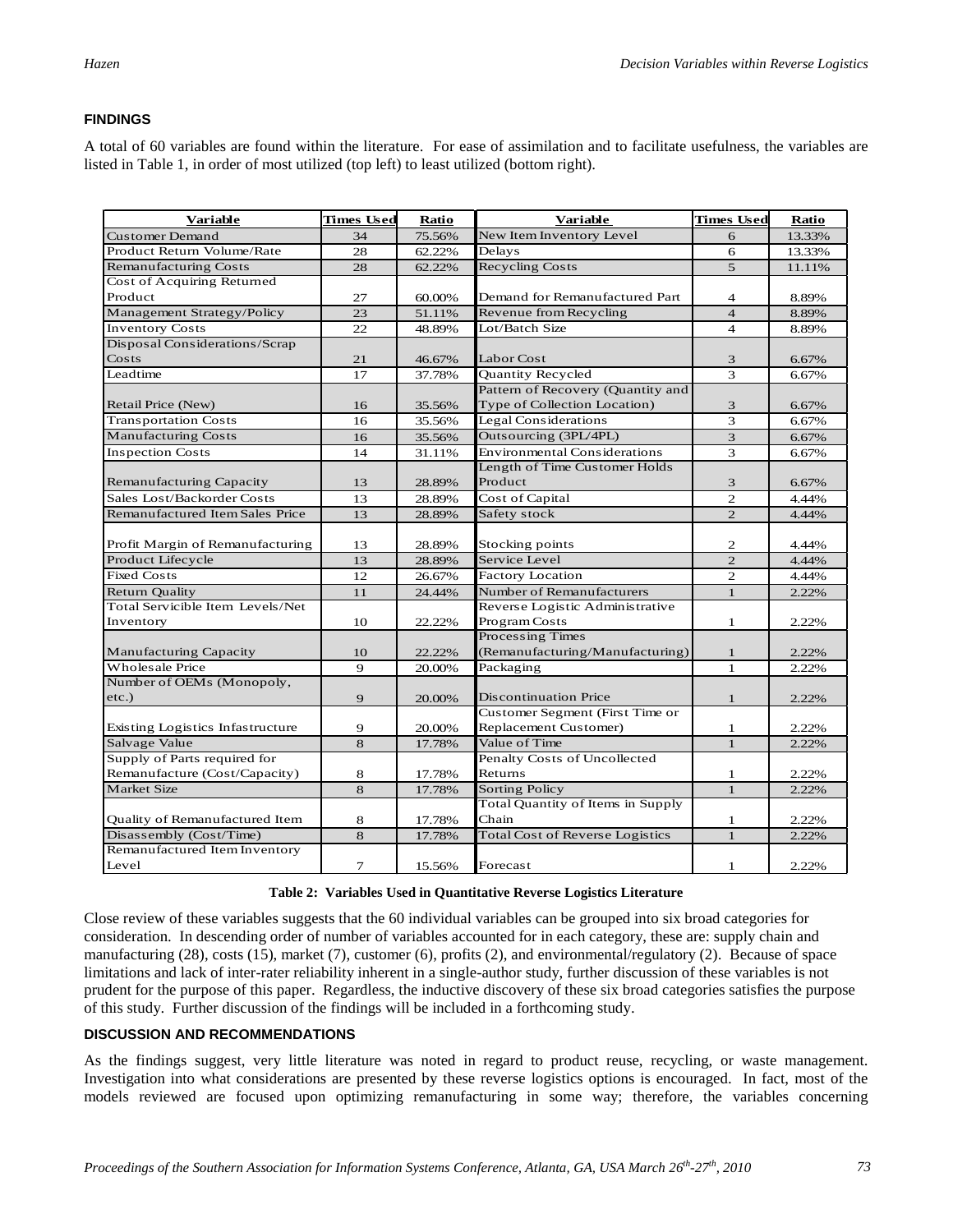remanufacturing issues are utilized more frequently. Although useful, this serves to only expand the knowledge base regarding one of the four disposition alternatives, leaving the other three behind in terms of academic development. Accordingly, the first recommendation for future research is to further develop areas of reuse, recycling, and waste management as they pertain to the reverse logistics process. This can be accomplished through the development of simulations or DSS and will lead to greater understanding of these disposition options while likely uncovering additional variables to be considered.

The results demonstrate a number of variables that are rarely used within simulations and DSS research in reverse logistics. This may be because these variables are not critical to RL. However, this may suggest that the implications of the variable within reverse logistics are not understood well enough and require further investigation. The second recommendation for future research is to take any variable with a low use rate and investigate it further by testing the effect of the variable on various reverse logistics processes. Specifically, quality in remanufacturing, 3PL/4PL considerations, legal considerations, and environmental considerations are research streams that have been previously identified as requiring more empirical study (Prahinski & Kocabasoglu, 2006). However, as this research suggests, there are many other variables within reverse logistics which may require further investigation.

The third recommendation is to conduct a similar study to this with a change in scope in order to discover what considerations exist within conceptual models and frameworks, qualitative research, or case studies. The author suspects that one may find additional variables that have been conceptually investigated but have yet to be included in empirical work. This information would provide researchers with a quantitative focus with additional variables to consider while providing researchers with a conceptual focus a better understanding of the variables being discussed in current research. Whether using the method described here or an unrelated methodology, further study is recommended to determine if any variables exist which are not addressed in this review.

Finally, the purpose of this study is to identify variables to consider when making strategic-level disposition decisions. This study identified 60 variables utilized as the operational considerations of recent DSS and simulation studies in RL. Further analysis of these operational considerations may suggest possible areas for strategic consideration. The author proposes that the most frequently used operational variables as determined by this study are also the most likely to be considered in a strategic framework. For example, the variable found to be used the most by this study, customer demand, will surely be a primary consideration within a strategic framework. However, in order to quantify these results and consider the use of all 60 variables, current decision frameworks and strategy-oriented reverse logistics literature must be reviewed to not only investigate whether or not these variables fit current models, but to determine if any of these variables can fill the gaps and/or expand upon existing literature in this area.

# **Future Work**

This study is the first step toward a more broad research effort. In accordance with the recommendations above and in order to build upon this study, the author will validate the usefulness of the operational variable categories identified in the findings by reviewing literature of a strategic nature to determine if these categories are considered in strategic supply chain management literature. Upon validation and modification of these six general categories, the author plans to build a generalizable DSS to be used by supply chain professionals which will guide toward making the most advantageous RL disposition situation for their organization. The final outcome of the larger study is twofold. First, a gap in the Lambert theory will be filled which links organizational strategy to RL disposition decision making. Second, a useful tool (DSS) will be fashioned to assist practitioners in their decision making efforts.

# **CONCLUSION**

Decision support systems and simulations require the inclusion of all relevant parameter variables if they are to produce accurate results. This paper identified 60 variables derived from the 45 articles reviewed. The articles reviewed offer complete, relevant simulations and DSS. Future authors will now have a depository of possible variables to consider – thus reducing workload and facilitating consistency. Recommendations for future research were suggested, which essentially call for searching for more variables and creating better understanding of the variables reviewed in this research. Although operational in nature, the articles encompass the many variables considered in reverse logistics processes. This provides insight into the possible considerations that may be taken into account when making strategic-level disposition decisions. Using the data gathered in this study in conjunction with existing frameworks, one could begin to hone a strategic framework with regard to strategic-level disposition decisions in an attempt to fill the gap presented by current understanding of the Lambert model of supply chain management.

#### **REFERENCES**